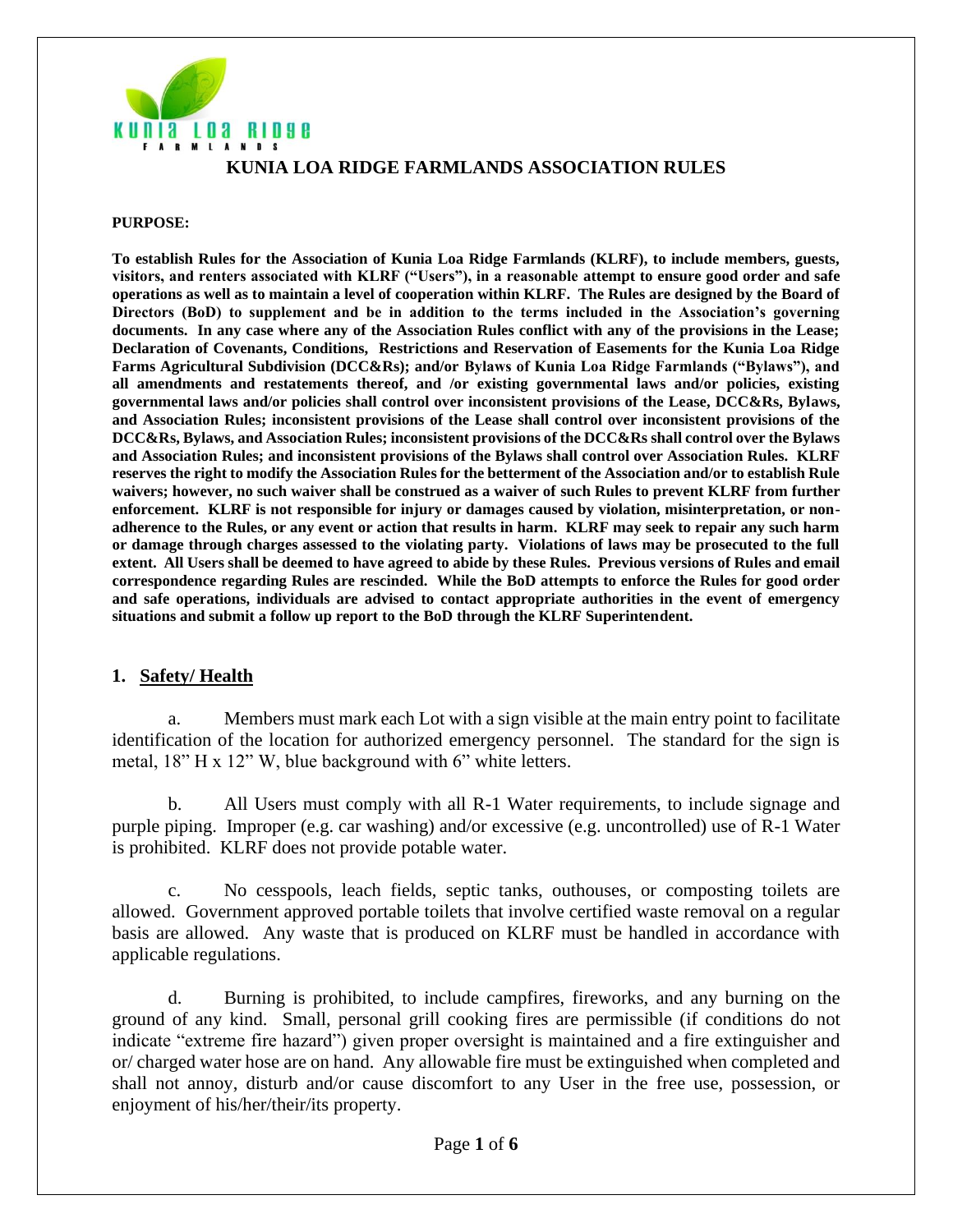

e. Discharging firearms is prohibited on KLRF property, as well as hunting of any animals with any type of weapon to include guns, arrows, or knives.

f. Users must follow posted safety signs to include not exceeding 20 MPH (or slower depending on road conditions).

g. Non-standard vehicles to include all-terrain vehicles, must be operated safely and not in a manner that is hazardous to operators or bystanders, or in a way that damages property and/or infrastructure, (e.g. spinning tires, drifting, or racing).

h. Use of chemicals and any hazardous substances may be restricted based on environmental conditions, (e.g. wind). Fertilizer and flammable materials must be separated when stored.

i. Fire extinguishers, in proper working condition, are mandatory in all structures. Written plans for emergency evacuation should be developed and posted.

# **2. Gate**

a. Access to KLRF property is controlled through a gate with a limited number of keys that are available for purchase and then registered and issued to specific individuals (2 keys per recorded ownership per acre with 2 keys per Renter with no more than 2 Renters per acre: not to exceed 6 keys per acre). Keys are subject to being re-registered by the BoD. Any loss or mishandling of the key must be reported to the BoD through the KLRF Superintendent immediately.

b. Unauthorized access or manipulation of the gate is prohibited.

c. Tailgating through the gate is prohibited.

d. Fees for materials being delivered may be charged before accessing KLRF property.

e. KLRF is not responsible for User's personal safety and/ or security of property and equipment.

# **3. Appearance/ Upkeep**

a. All members and personnel utilizing KLRF property are required to maintain a clean and orderly appearance on their respective Lots, to include no littering or collection of trash, waste, or non-Agricultural ("non-Ag")-related materials at any location.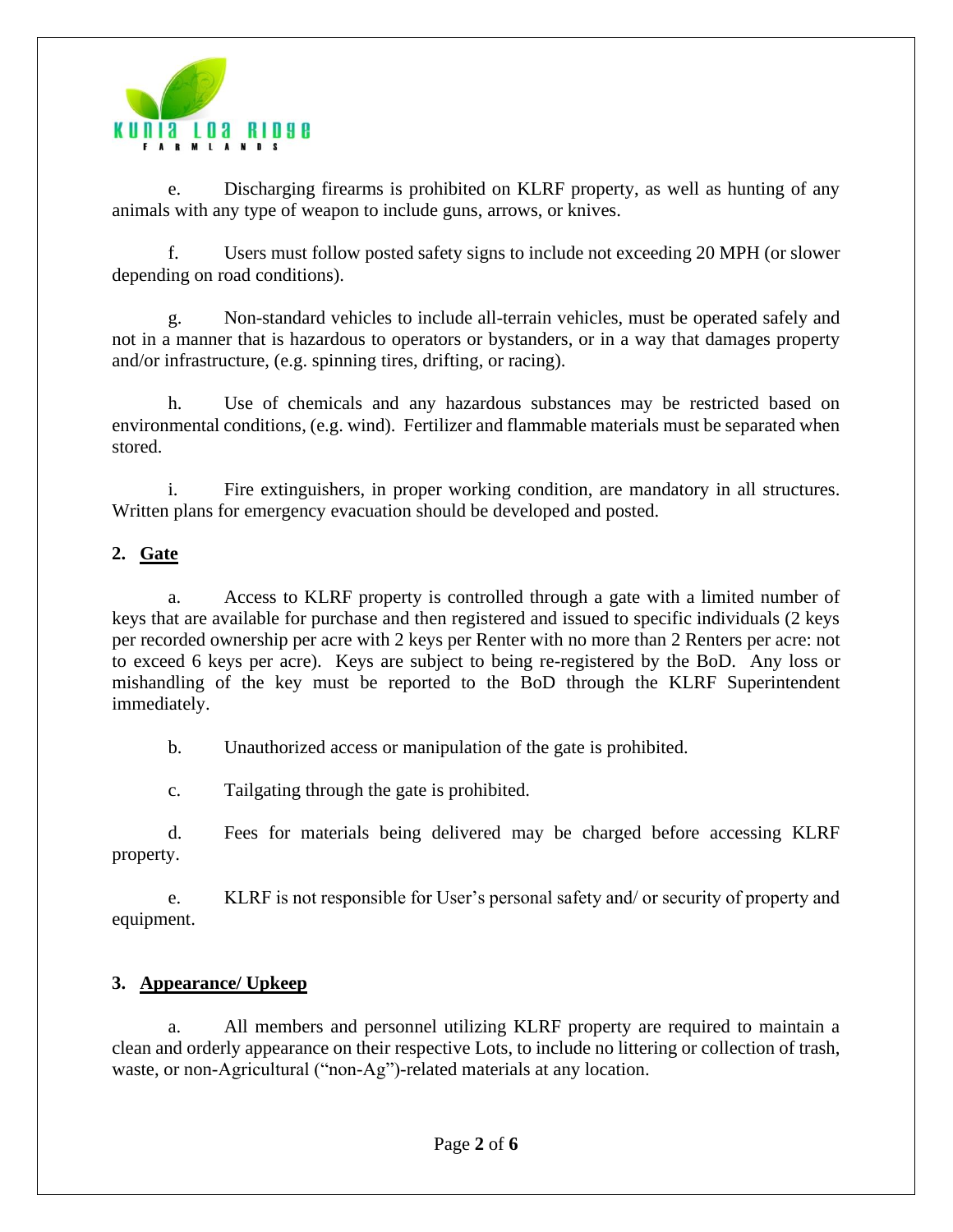

b. Dumping, burying, or storing waste or rubbish or non-Ag-related materials to include construction debris on Lots or easements is prohibited.

c. Storing vehicles, boats, or other machinery that is non-Ag-related, non-operational, or unregistered is prohibited.

d. Posting of signs outside of a User's Lot is prohibited without proper authorization and approval in writing by the BoD.

e. Perimeter fencing must use standard fencing materials. Any fencing material must first be approved by KLRF Design Committee and/or Board of Directors.

f. Users must adhere to relevant guidelines regarding structures. Structures must not be allowed to deteriorate into unsightly and/or unsafe condition.

# **4. Usage/ Activities**

a. All members are required to file a Farm Plan (includes a sketch, a list of activities, and member contact information/rental agreements) with the BoD upon BoD request, or every 2 years, or prior to any substantial change to the Lot, (e.g. change in membership/renters, boundary changes within a Lot, construction of any structure, or any activity requiring a permit). Lots with LLC's must incorporate all members of the LLC into one Farm Plan for the entire Lot.

b. Rental agreements require prior written consent from BoD (maximum of 2 renters per acre).

c. Transactions involving a change in membership must be reported to the BoD in advance.

d. Dwellings, vacation rentals, recreational camping, construction base yards, marijuana growing (with medical marijuana cards or otherwise) are prohibited on KLRF property. All activities must be in line with approved Ag-related uses.

f. Gambling on KLRF property is prohibited.

g. Moving of survey pins is prohibited.

## **5. Structures**

a. Designs for all completed and proposed structures must be reviewed by the KLRF Farm Superintendent prior to submission to the BoD.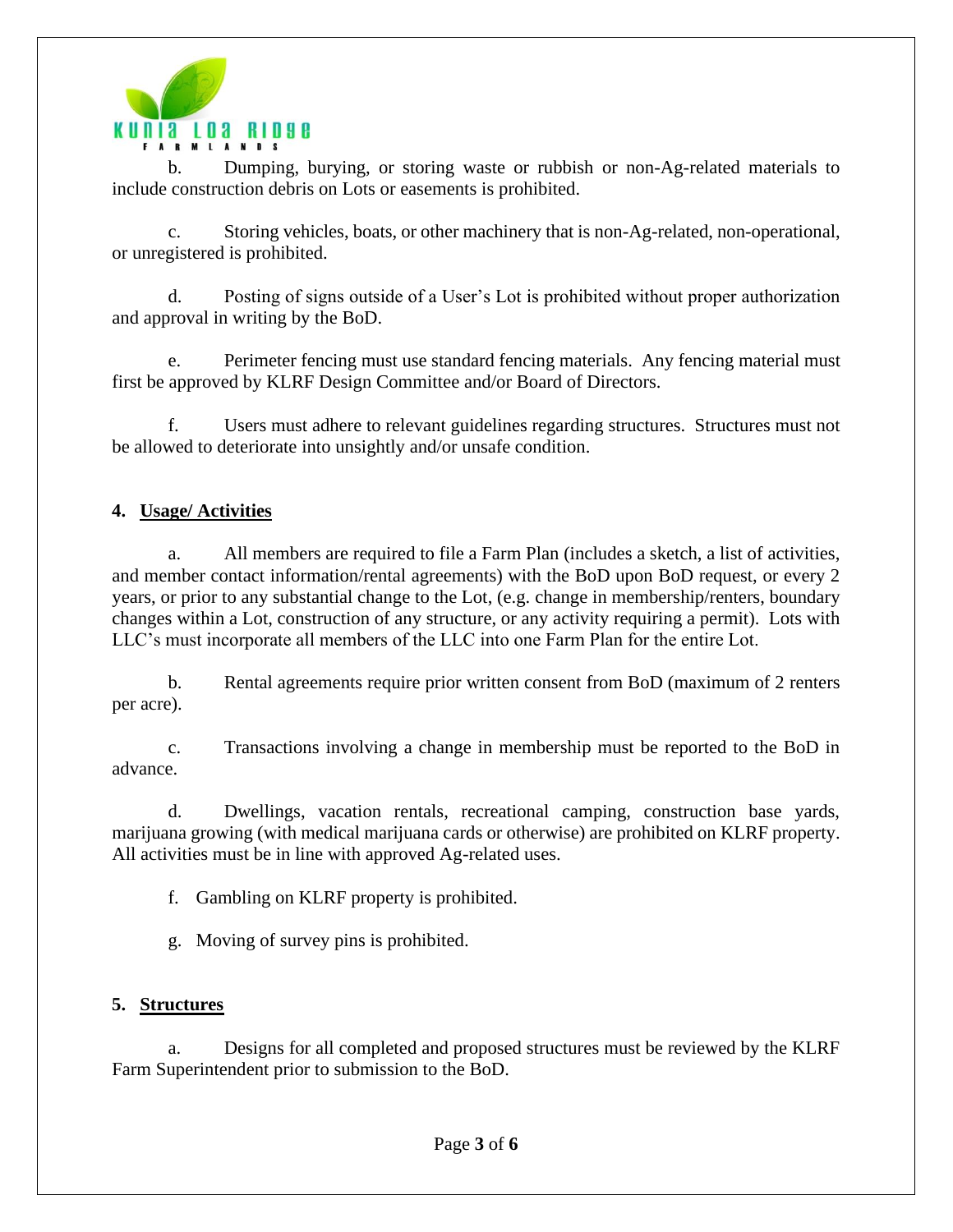

b. Proposals for structures can only be submitted by KLRF members, not renters, and must be included on the Farm Plan.

c. Certain exempted structures may not require permits, but all structures must be identified on the submitted Farm Plan and reported to the Department of Planning and Permitting for registration.

d. Electrical wiring and solar energy devices, including but not limited to photovoltaic ("PV") systems are authorized with proper permits and installation of electrical wiring by a qualified, licensed, insured electrical contractor and installation of solar energy devices, including but not limited to PV systems by a qualified, licensed, insured contractor.

e. Fencing must not exceed 6 feet in height. Fencing must use standard fencing materials specified above in Rule 3.e.

f. Structures must be set back 15' from Lot boundaries and other permitted structures. All permitted structures require 50' clearing from overgrown brush.

## **6. Grading**

a. Grading activities must be included on the Farm Plan and submitted to the BoD prior to work being done.

b. Any grading requires the implementation of appropriate conservational practices which should be shown on the Farm Plan, (e.g. ground cover).

## **7. Easements**

a. Easements must be cleared and maintained to be accessible for designated purposes and not allowed to be overgrown with brush more than 3 feet high.

## **8. Animals**

a. In accordance with Hawai'i Revised Statutes ("HRS"), Chapter 711-1109, et seq. prohibiting cruelty to animals, no Users of KLRF property shall bring, raise, keep, use, or breed any chicken, rooster or any other animal to or on KLRF property with the intent of, or for the purpose of engaging such animal in an exhibition of cockfighting and/or an exhibition of any other form of fighting between any animals or between any animal(s) and any person(s) on KLRF property. No Users of KLRF property shall allow, sponsor, arrange, participate in, or hold a cockfight or any other form of fighting between any animals or between any animal(s) and any person(s) on KLRF property. No Users of KLRF property shall in any way be connected with, or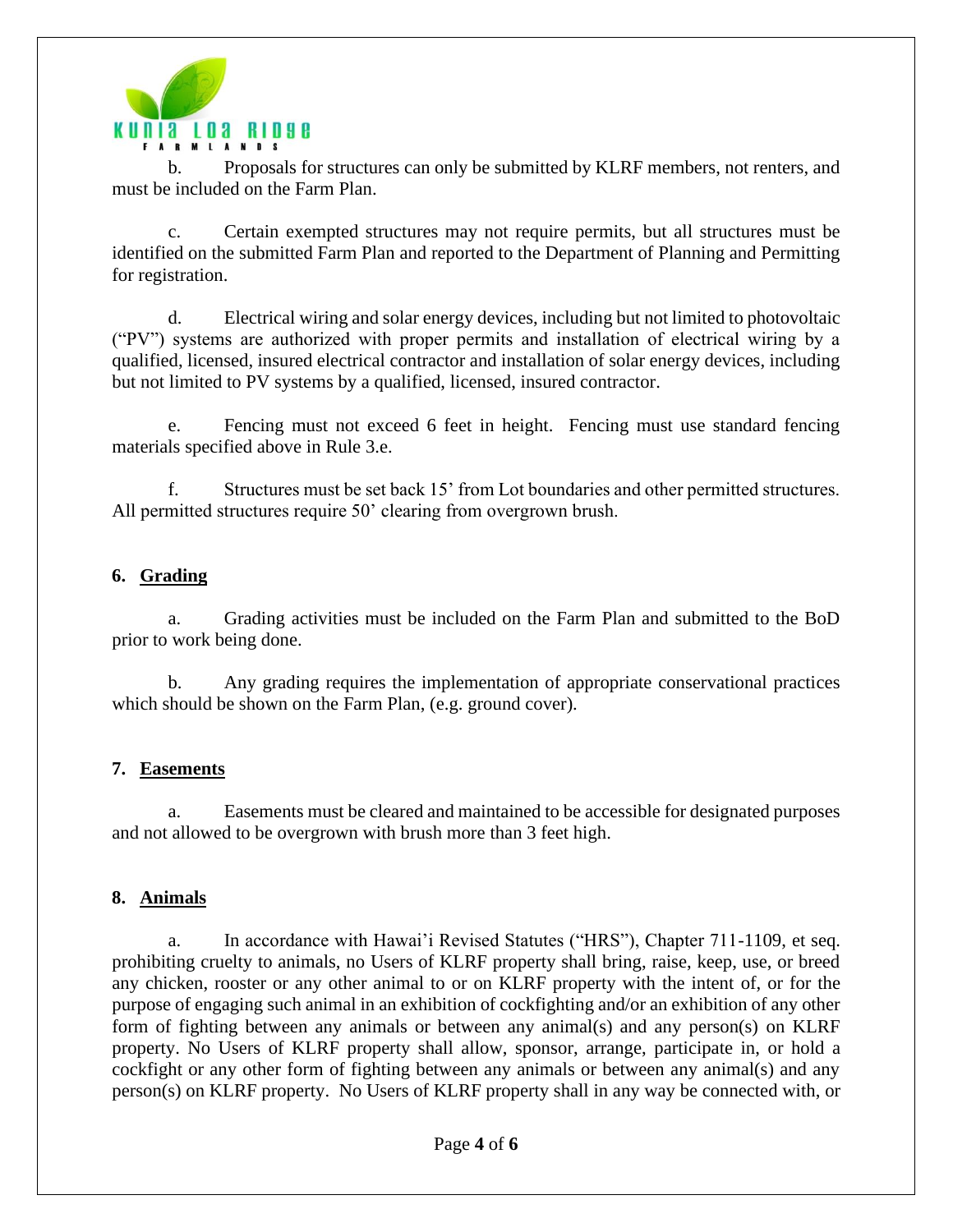

interested in the management of, or receive money for the admission of any person to KLRF property for the purpose of fighting or baiting any animals. KLRF reserves the right to take any and all legal action as may be necessary to seize any animal from its owner and to permanently remove any animal from KLRF property which the BoD determines is being brought, raised, used, kept, or bred to or on KLRF property in connection with any cockfight, any other form of fighting between animals or between any animal(s) and any person(s), or any other purpose or activity prohibited by these rules, Hawaii Revised Statutes, Chapter 711-1109, et seq., and/or any other applicable rules, ordinances, statutes, or other laws

b. There shall be no more than two (2) roosters per acre and tethering of roosters is strictly prohibited on KLRF property.

c. Animals, to include dogs, must always be controlled on a leash and/or confined to the animal owner's Agricultural Lot and secured within such Lot by authorized fencing .

#### **9. Consideration of Others**

a. Any large group gatherings over 50 people require 1 (One) week advance notification to the BoD through the Farm Superintendent and must abide by all Rules, to include Farm Hours. Farm Hours are from 5:00 AM to 8:00 PM. Access to KLRF between the hours of 8:00 PM to 5:00 AM is by key only.

#### **10. Protecting Land/ Infrastructure**

a. All known archaeological and historical sites are to be protected and left undisturbed and made available for inspection as required. Any new sites that are discovered must be reported to the KLRF Management Team immediately.

b. Lots that are restricted to ranching only must abide by the restrictions.

c. All inbound fill material must be pre-approved by the KLRF Superintendent and must be "clean." Deliveries must be coordinated in advance with deliveries scheduled on weekdays only, are subject to inspections, and may require certification in addition to processing fees.

d. Driveways onto KLRF roads may be required to have approved culverts installed to minimize road erosion.

e. The components of the KLRF Water System, to include Reservoirs and the KLRF area surrounding the Reservoirs, are off limits to unauthorized personnel. The Farm Office is off limits to unauthorized personnel.